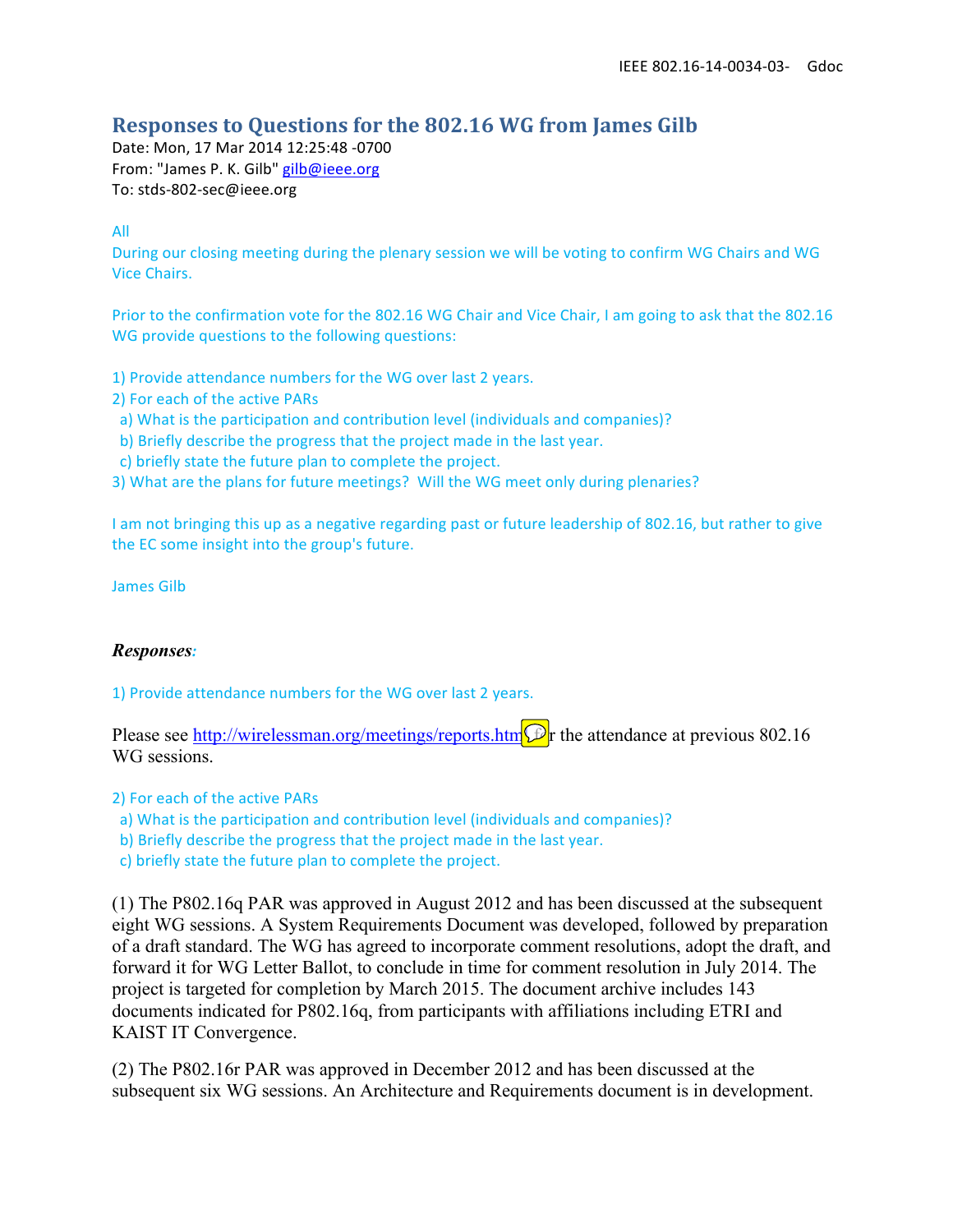The schedule predicted in the PAR has not been met. The document archive includes 79 documents indicated for P802.16r, from participants with affiliations including Airspan, BLiNQ Networks, EthAirNet Associates, ITRI, and NEC. Due to the topic of the PAR, the project has a linkage with the upcoming P802.1CF OmniRAN Project and is likely to develop over time in parallel with future development of the P802.1CF Network Reference Model.

(3) The P802.16.3 PAR was approved in December 2012 and has been discussed at the subsequent six WG sessions. On 29 July 2013, the WG (through IEEE-SA) issued a Call for Participation announcing an electronic-based process allowing participation without travel. An Architecture and Requirements document is in development. The schedule predicted in the PAR has not been met. The document archive includes 47 documents indicated for P802.16.3, from participants with affiliations including Bims Laboratories, Consensii LLC, Mobile Pulse, Inc., and Tektronix Communications.

#### 3) What are the plans for future meetings? Will the WG meet only during plenaries?

For the remainder of 2014, the WG plans to meet face-to-face only at 802 Plenaries and to hold teleconferences in lieu of interim sessions.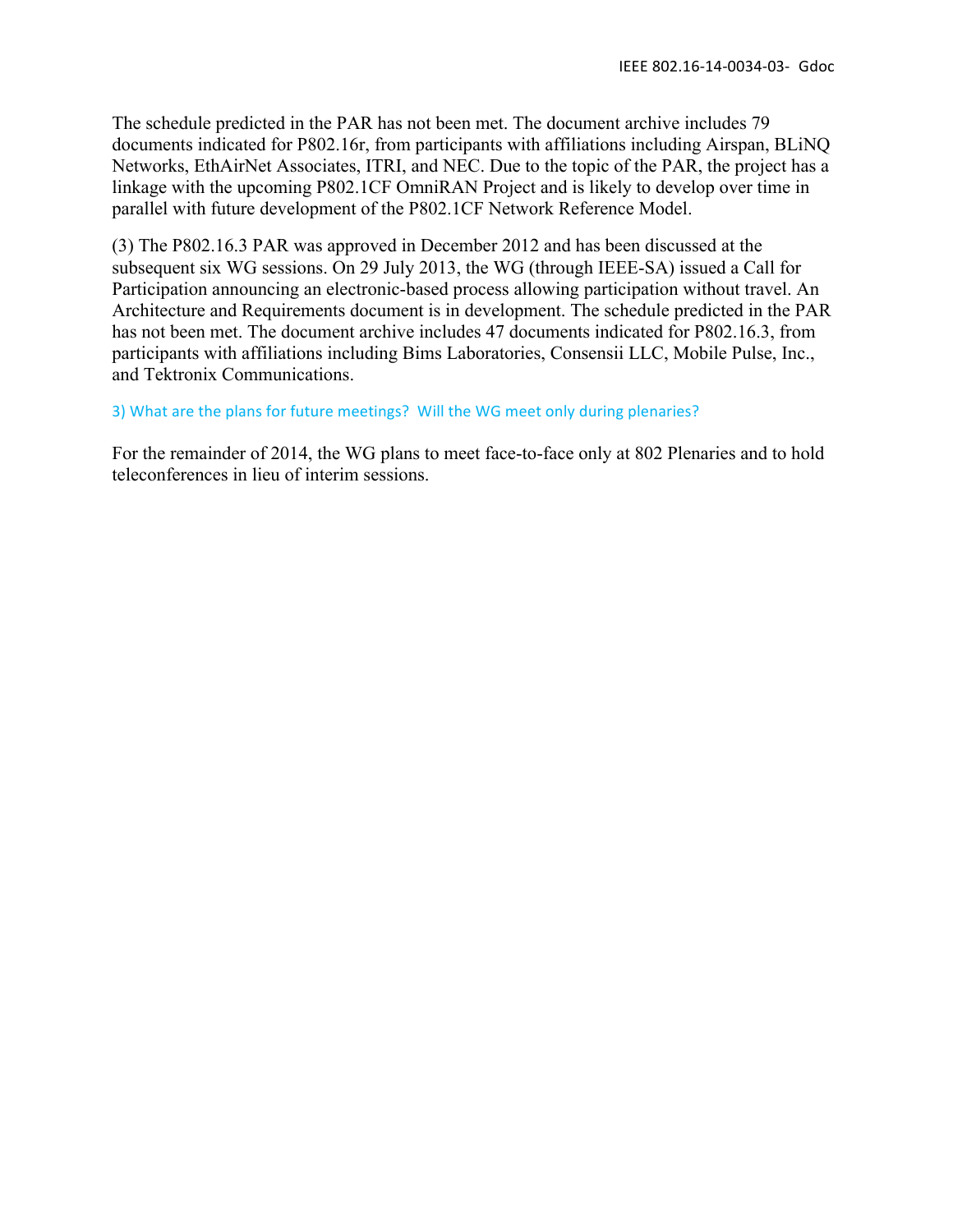# **IEEE 802.16 Session Reports**

## **Reports of Previous Sessions of the IEEE 802.16 Working Group on Broadband Wireless Access Standards**

|                | See also Future Sessions |                                   |                                         |                |                               |                                                                                               |
|----------------|--------------------------|-----------------------------------|-----------------------------------------|----------------|-------------------------------|-----------------------------------------------------------------------------------------------|
| <b>Session</b> |                          | <b>Start</b><br><b>Date</b>       | <b>Site</b>                             |                | Attendance Participation Host |                                                                                               |
| #89            | Report                   | $20 - 23$<br>January<br>2014      | Los Angeles,<br>CA, USA                 | 10             |                               | <b>IEEE 802</b><br>Wireless Interim                                                           |
| #88            | Report                   | 2013                              | 11-14 Nov Dallas, TX,<br><b>USA</b>     | 9              |                               | <b>IEEE 802</b>                                                                               |
| #87            |                          | Cancelled Sept 2013               |                                         |                |                               |                                                                                               |
| #86            | Report                   | 15-18 July<br>2013                | Geneva,<br>Switzerland                  | 13             | 10                            | <b>IEEE 802</b>                                                                               |
| #85            | Report                   | 2013                              | 13-16 May Waikoloa, HI, o<br><b>USA</b> |                | 6                             | <b>IEEE 802</b><br><b>Wireless Interim</b>                                                    |
| #84            | Report                   | $18 - 21$<br><b>March</b><br>2013 | Orlando, FL,<br><b>USA</b>              | $\overline{7}$ | 6                             | <b>IEEE 802</b>                                                                               |
| #83            | Report                   | 14-17 Jan<br>2013                 | Vancouver,<br>BC, Canada                | 16             | 9                             | <b>IEEE 802</b><br><b>Wireless Interim</b>                                                    |
| #82            | Report                   | 12<br>November<br>2012            | San Antonio,<br>CA, USA                 | 24             | 12                            | <b>IEEE 802</b>                                                                               |
| #81            | Report                   | 17<br>September<br>2012           | Indian Wells,<br>CA, USA                | 25             | 13                            | <b>IEEE 802</b><br><b>Wireless Interim</b>                                                    |
| #80            | Report                   | 16 July<br>2012                   | San Diego,<br>CA, USA                   | 32             | 20                            | <b>IEEE 802</b>                                                                               |
| #79            | Report                   | 14 May<br>2012                    | Atlanta,<br>Georgia, USA                | 26             | 19                            | <b>IEEE 802</b><br><b>Wireless Interim</b>                                                    |
| #78            | Report                   | 12 March<br>2012                  | Waikoloa,<br>Hawaii, USA                | 35             | 25                            | <b>IEEE 802</b>                                                                               |
| #77            | Report                   | 16<br>January<br>2012             | Jacksonville,<br>Florida, USA           | 40             | 30                            | <b>IEEE 802</b><br><b>Wireless Interim</b>                                                    |
| #76            | Report                   | November<br>2011                  | Atlanta, GA,<br><b>USA</b>              | 71             | 61                            | <b>IEEE 802</b>                                                                               |
| #75            | Report                   | 19<br>September<br>2011           | Bangkok,<br><b>Thailand</b>             | 55             | 53                            | <b>National</b><br><b>Electronics and</b><br>Computer<br><b>Technology</b><br>Center (NECTEC) |
| #74            | Report                   | 18 July<br>2011                   | San<br>Francisco,                       | 82             | 55                            | <b>IEEE 802</b>                                                                               |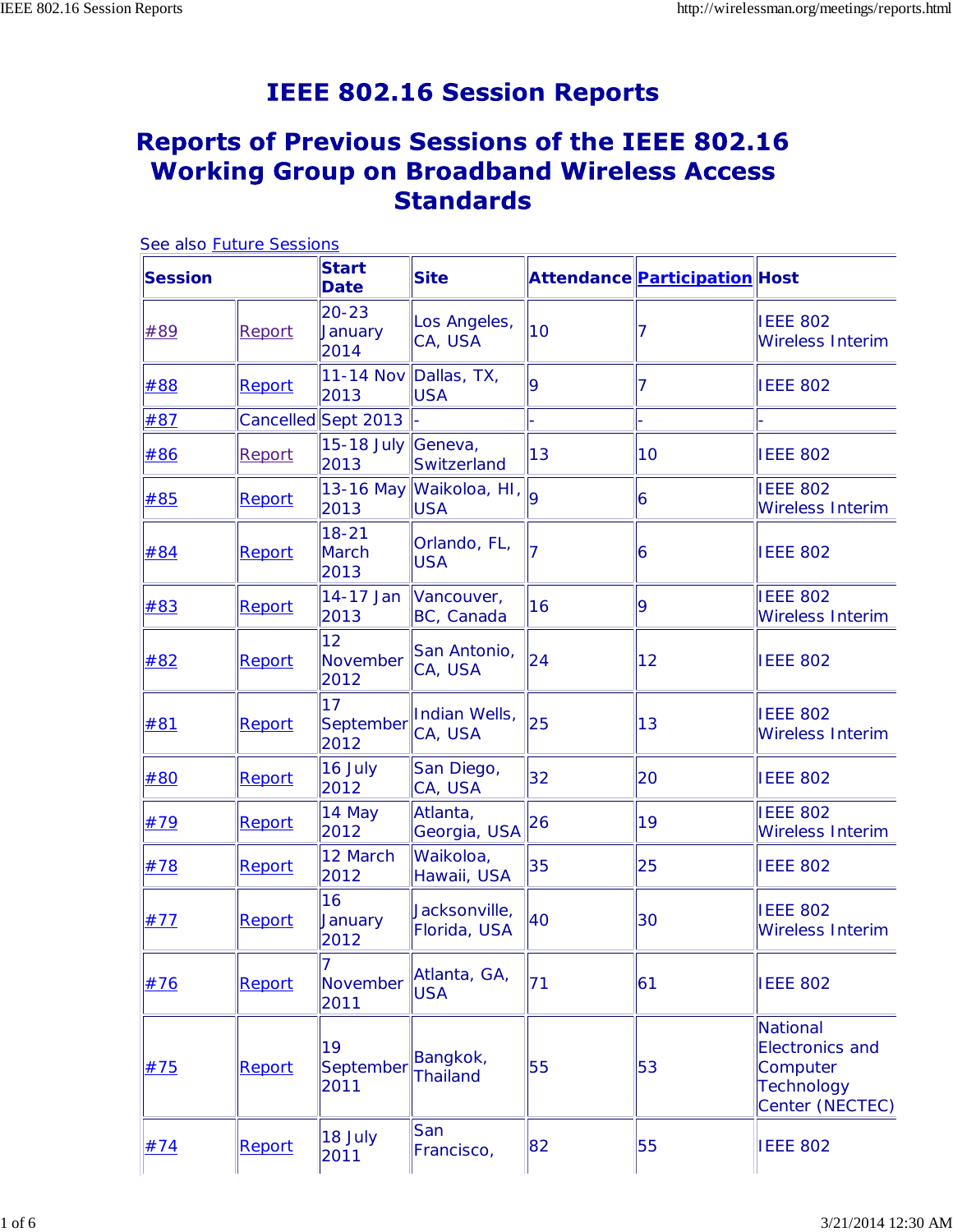|       |        |                         | CA, USA                                        |     |     |                                                                                                                                                                |
|-------|--------|-------------------------|------------------------------------------------|-----|-----|----------------------------------------------------------------------------------------------------------------------------------------------------------------|
| #73   | Report | 16 May<br>2011          | Lake Louise,<br>AB, Canada                     | 76  | 72  | <b>Ron Murias</b>                                                                                                                                              |
| #72   | Report | 14 March<br>2011        | Singapore                                      | 95  | 80  | <b>IEEE 802</b>                                                                                                                                                |
| #71   | Report | 10<br>January<br>2011   | Taipei,<br><b>Taiwan</b>                       | 111 | 106 | Ching-Tarng<br>Hsieh (ITRI);<br>MediaTek; Global<br><b>Mobile</b>                                                                                              |
| #70   | Report | 8<br>November<br>2010   | Dallas,<br>Texas, USA                          | 130 | 113 | <b>IEEE 802</b>                                                                                                                                                |
| #69   | Report | 13<br>2010              | St.<br>September Petersburg,<br>Russia         | 108 | 108 | Alexander<br>Maltsev (Intel<br>Russia); Yota                                                                                                                   |
| #68.5 | Report | 16 August<br>2010       | Calgary,<br>Alberta,<br>Canada                 | 84  | 82  | <b>Ron Murias</b>                                                                                                                                              |
| #68   | Report | 11 July<br>2010         | San Diego,<br>California,<br><b>USA</b>        | 164 | 150 | <b>IEEE 802</b>                                                                                                                                                |
| #67   | Report | 10 May<br>2010          | Bangalore,<br>India                            | 136 | 136 | J. Klutto Milleth<br>and Kiran Kuchi<br>(CEWIT)                                                                                                                |
| #66   | Report | 15 March<br>2010        | Orlando,<br>Florida, USA                       | 209 | 177 | <b>IEEE 802</b>                                                                                                                                                |
| #65   | Report | 11<br>January<br>2010   | La Jolla, San<br>Diego, CA,<br><b>USA</b>      | 216 | 181 | <b>IEEE 802</b>                                                                                                                                                |
| #64   | Report | 16<br>November<br>2009  | Atlanta,<br>Georgia, USA                       | 246 | 208 | 802 Plenary                                                                                                                                                    |
| #63.5 | Report | 21<br>September<br>2009 | Waikoloa,<br>Hawaii, USA                       | 148 | 139 | 802.11 & 802.15<br><b>WGs</b>                                                                                                                                  |
| #63   | Report | 31 Aug<br>2009          | Jeju, Korea                                    | 257 | 216 | Hokyu Choi<br>(Samsung<br>Electronics)                                                                                                                         |
| #62   | Report | 13 July<br>2009         | San<br>Francisco,<br>California,<br><b>USA</b> | 281 | 246 | 802 Plenary                                                                                                                                                    |
| #61   | Report | 4 May<br>2009           | Cairo, Egypt                                   | 210 | 206 | Fadel Digham,<br>Ahmed Shalash,<br>and Mohamed<br><b>Khairy (National</b><br>Telecom<br>Regulatory<br>Authority of<br>Egypt [NTRA]<br>and Cairo<br>University) |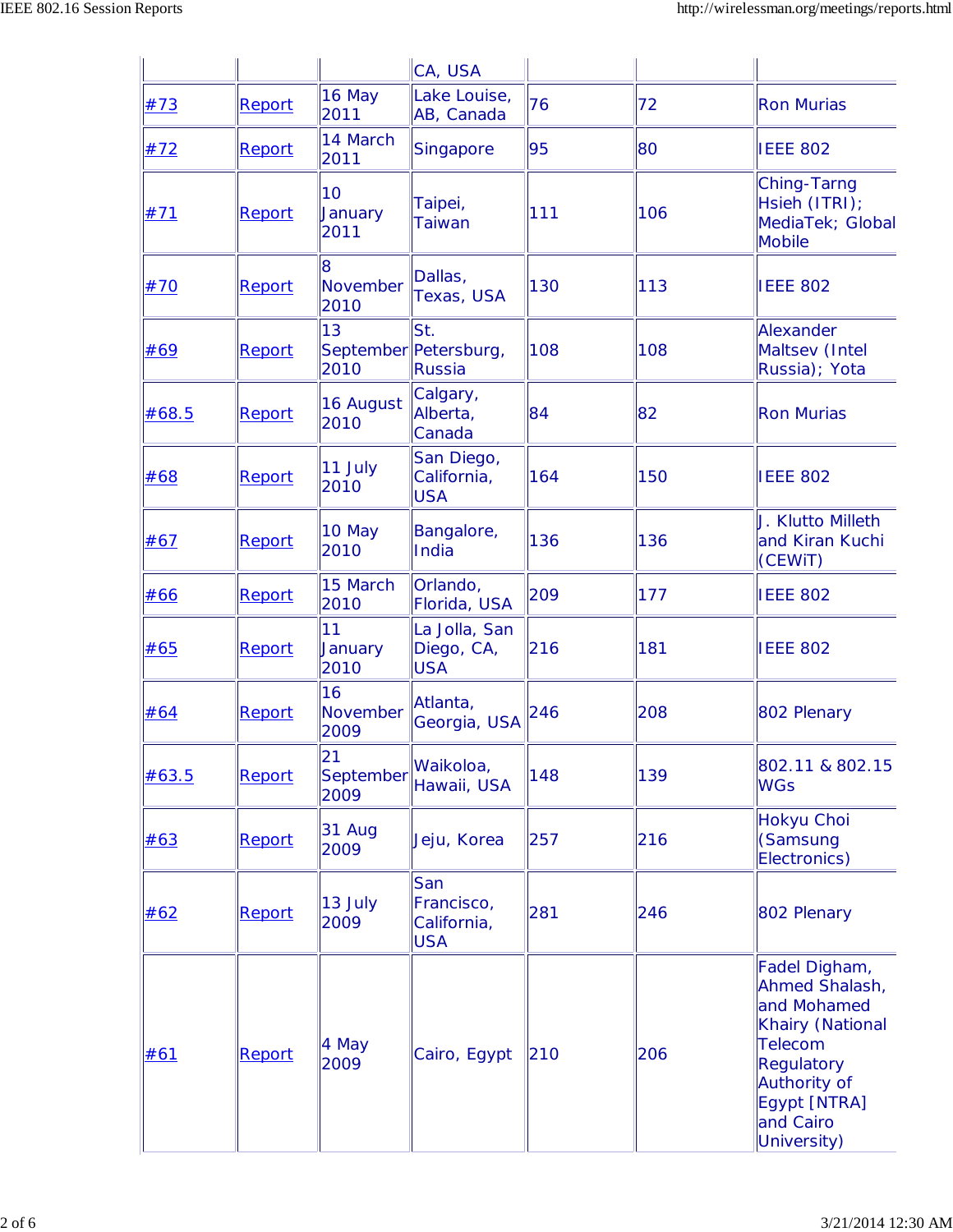| #60 | Report | 9 March<br>2009       | Vancouver,<br>BC, Canada                | 311 | 291 | 802 Plenary                                                                                                                  |
|-----|--------|-----------------------|-----------------------------------------|-----|-----|------------------------------------------------------------------------------------------------------------------------------|
| #59 | Report | $12$ Jan<br>2009      | La Jolla, CA,<br><b>USA</b>             | 310 | 297 | Lei Wang<br>(NextWave<br><b>Wireless)</b>                                                                                    |
| #58 | Report | 10 Nov<br>2008        | Dallas, TX,<br><b>USA</b>               | 394 | 361 | 802 Plenary                                                                                                                  |
| #57 | Report | 16<br>2008            | September Kobe, Japan                   | 415 | 371 | Mitsuo Nohara,<br><b>KDDI</b>                                                                                                |
| #56 | Report | 14 July<br>2008       | Denver, CO,<br><b>USA</b>               | 456 | 412 | 802 Plenary                                                                                                                  |
| #55 | Report | 12 May<br>2008        | Macao, P.R.<br>China                    | 402 | 378 | Jianmin Lu,<br>Huawei (China<br>Mobile, Huawei,<br>ZTE, and CATR)                                                            |
| #54 | Report | 17 Mar<br>2008        | Orlando, FL,<br><b>USA</b>              | 430 | 406 | 802 Plenary                                                                                                                  |
| #53 | Report | $21$ Jan<br>2008      | Levi, Finland                           | 303 | 302 | <b>Carl Eklund</b><br>(Nokia and Nokia<br><b>Siemens</b><br>Networks)                                                        |
| #52 | Report | <b>12 Nov</b><br>2007 | Atlanta, GA,<br><b>USA</b>              | 443 | 417 | 802 Plenary                                                                                                                  |
| #51 | Report | 17 Sep<br>2007        | Malaga,<br>Spain                        | 288 | 275 | <b>Gordon Antonello</b><br>(AT4 wireless)                                                                                    |
| #50 | Report | $16$ Jul<br>2007      | San<br>Francisco,<br>CA, USA            | 462 | 400 | 802 Plenary                                                                                                                  |
| #49 | Report | 07 May<br>2007        | Portland, OR,<br><b>USA</b>             | 303 | 289 | Jose<br>Puthenkulam<br>(Intel Corp.)                                                                                         |
| #48 | Report | 12 Mar<br>2007        | Orlando, FL,<br><b>USA</b>              | 360 | 329 | 802 Plenary                                                                                                                  |
| #47 | Report | $15$ Jan<br>2007      | London, UK                              | 274 | 227 | <b>IEEE 802</b>                                                                                                              |
| #46 | Report | 13 Nov<br>2006        | Dallas, TX,<br><b>USA</b>               | 322 | 290 | 802 Plenary                                                                                                                  |
| #45 | Report | 25 Sep<br>2006        | <b>Mont</b><br>Tremblant,<br>PQ, Canada | 191 | 182 | <b>Frank Draper</b><br>(Wavesat Inc.,<br>along with<br><b>InterDigital</b><br>Communications<br>& Redline<br>Communications) |
| #44 | Report | 17 Jul<br>2006        | San Diego,<br>CA, USA                   | 309 | 278 | 802 Plenary                                                                                                                  |
| #43 | Report | 08 May<br>2006        | Tel Aviv,<br><b>Israel</b>              | 122 | 111 | Naftali Chayat<br>(Alvarion)                                                                                                 |
| #42 | Report | 06 Mar<br>2006        | Denver, CO,<br><b>USA</b>               | 218 | 174 | 802 Plenary                                                                                                                  |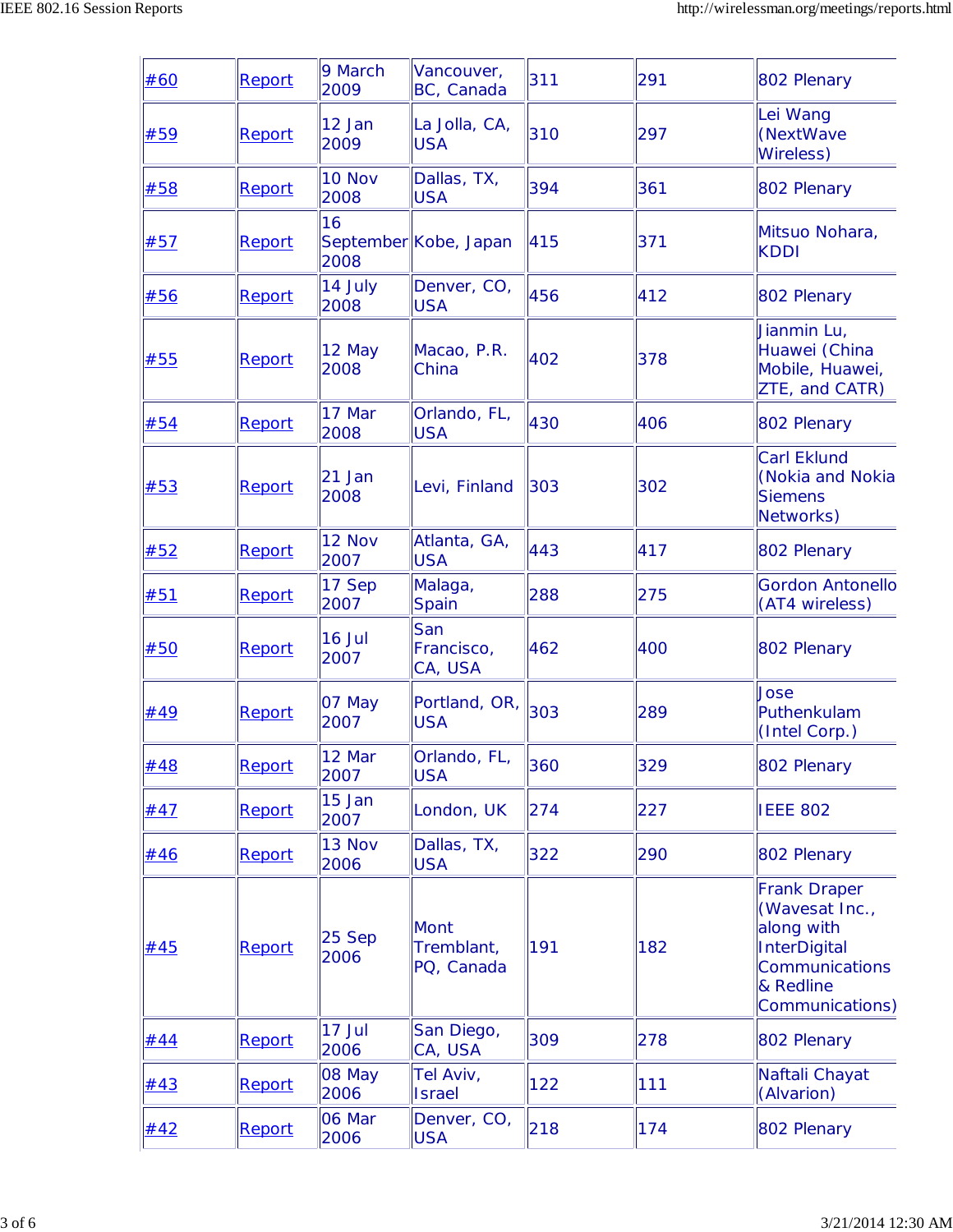| #41 | Report | 09 Jan<br>2006   | New Delhi,<br>India          | 111 | 99  | Aditya Agrawal<br>(Beceem<br>Communications)                                             |
|-----|--------|------------------|------------------------------|-----|-----|------------------------------------------------------------------------------------------|
| #40 | Report | 14 Nov<br>2005   | Vancouver,<br>BC, Canada     | 192 | 126 | 802 Plenary                                                                              |
| #39 | Report | 12 Sep<br>2005   | <b>Taipei</b>                | 225 | 175 | Arthur Wang and<br><b>Stanley Wang</b><br>(ITRI; co-hosted<br>by CyberTAN<br>Technology) |
| #38 | Report | 18 Jul<br>2005   | San<br>Francisco,<br>CA, USA | 341 | 287 | 802 Plenary                                                                              |
| #37 | Report | $02$ May<br>2005 | Sorrento,<br>Italy           | 218 | 206 | <b>Giulio Cavalli and</b><br>Magda Salodini<br>(Siemens<br>Communications)               |
| #36 | Report | 14 Mar<br>2005   | Atlanta, GA,<br><b>USA</b>   | 340 | 285 | 802 Plenary                                                                              |
| #35 | Report | 24 Jan<br>2005   | Sanya,<br>Hainan,<br>China   | 313 | 301 | Lucy Chen and<br><b>Kathy Woo</b><br>(Huawei<br><b>Technologies</b><br>$Co.$ )           |
| #34 | Report | 15 Nov<br>2004   | San Antonio,<br>TX, USA      | 367 | 299 | 802 Plenary                                                                              |
| #33 | Report | 30 Aug<br>2004   | Seoul, Korea                 | 288 | 237 | Panyuh Joo and<br>Changhoi Koo<br>(Samsung<br>Corporation)                               |
| #32 | Report | 12 Jul<br>2004   | Portland, OR,<br><b>USA</b>  | 333 | 272 | 802 Plenary                                                                              |
| #31 | Report | 17 May<br>2004   | Shenzhen,<br>China           | 228 | 188 | Rajesh Bhalla<br>(ZTE<br>Corporation)                                                    |
| #30 | Report | 15 Mar<br>2004   | Orlando, FL,<br><b>USA</b>   | 222 | 179 | 802 Plenary                                                                              |
| #29 | Report | 12 Jan<br>2004   | Vancouver,<br>BC, Canada     | 131 | 105 | <b>IEEE 802</b>                                                                          |
| #28 | Report | 10 Nov<br>2003   | Albuquerque,<br>NM, USA      | 116 | 86  | 802 Plenary                                                                              |
| #27 | Report | 08 Sep<br>2003   | Denver, CO,<br><b>USA</b>    | 54  | 44  | <b>Roger Marks</b><br>(IEEE Microwave<br>Theory and<br><b>Techniques</b><br>Society)     |
| #26 | Report | 21 Jul<br>2003   | San<br>Francisco,<br>CA, USA | 82  | 53  | 802 Plenary                                                                              |
| #25 | Report | 12 May<br>2003   | Dallas, TX,<br><b>USA</b>    | 60  | 44  | <b>IEEE 802</b>                                                                          |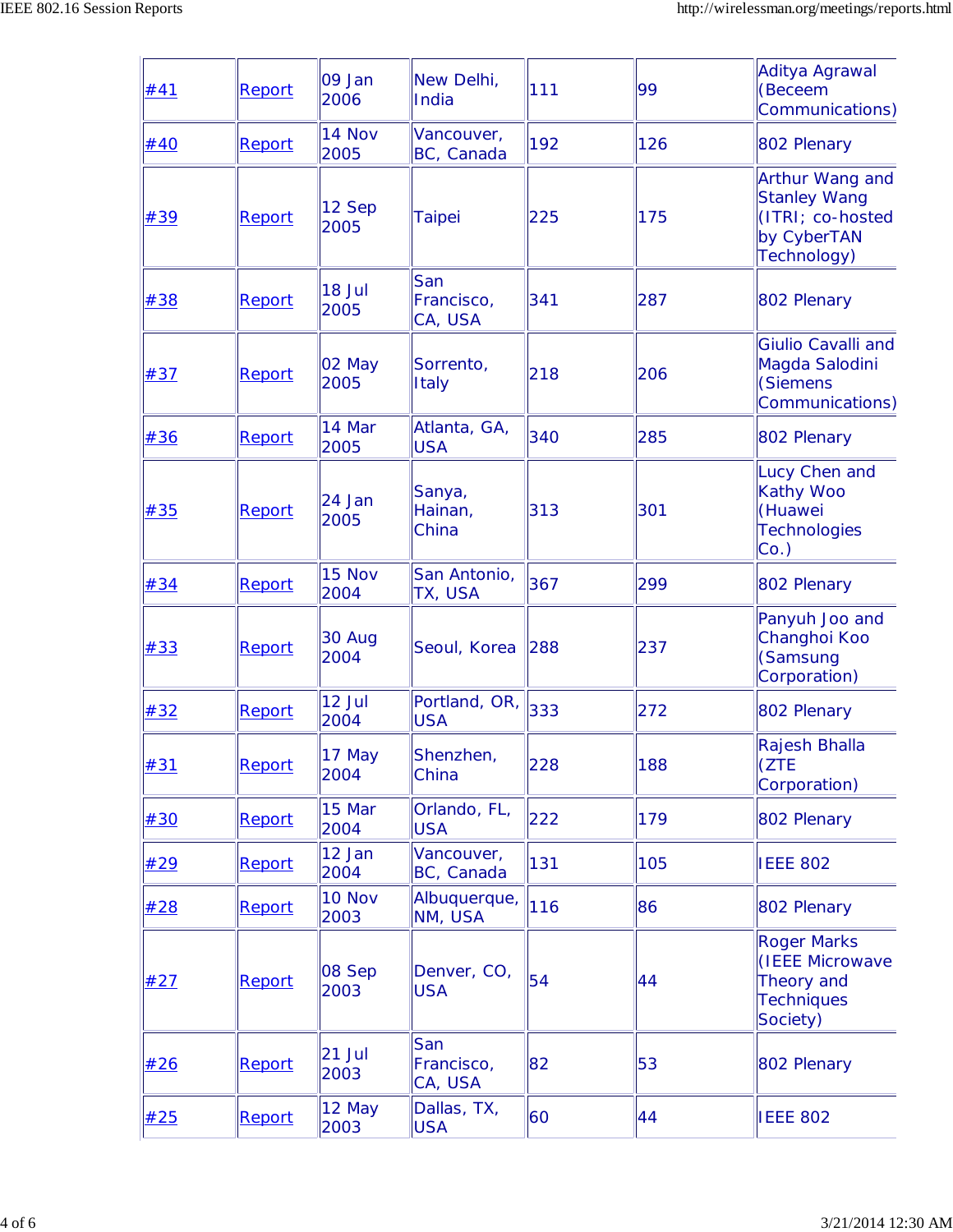| #24 | Report | 10 Mar<br>2003 | Dallas, TX,<br><b>USA</b>   | 78  | 30  | 802 Plenary                                                                          |
|-----|--------|----------------|-----------------------------|-----|-----|--------------------------------------------------------------------------------------|
| #23 | Report | 13 Jan<br>2003 | San Jose,<br>CA, USA        | 74  | 62  | Dean Chang<br>(Aperto<br>Networks), with<br><b>WCA</b>                               |
| #22 | Report | 11 Nov<br>2002 | Koloa, Kauai,<br>HI, USA    | 84  | 57  | 802 Plenary                                                                          |
| #21 | Report | 22 Sep<br>2002 | Jeju, Korea                 | 64  | 54  | Panyuh Joo<br>(Samsung<br>Electronics Co.)                                           |
| #20 | Report | 08 Jul<br>2002 | Vancouver,<br>BC, Canada    | 97  | 77  | 802 Plenary                                                                          |
| #19 | Report | 20 May<br>2002 | Calgary, AB,<br>Canada      | 97  | 74  | <b>Shawn Taylor</b><br>(Wi-LAN Inc.)                                                 |
| #18 | Report | 11 Mar<br>2002 | St. Louis,<br>MO, USA       | 90  | 73  | 802 Plenary                                                                          |
| #17 | Report | 21 Jan<br>2002 | Levi, Finland               | 54  | 54  | <b>Carl Eklund</b><br>(Nokia)                                                        |
| #16 | Report | 12 Nov<br>2001 | Austin, TX,<br><b>USA</b>   | 107 | 88  | 802 Plenary                                                                          |
| #15 | Report | 10 Sep<br>2001 | Denver, CO,<br><b>USA</b>   | 97  | 97  | <b>Roger Marks</b><br>(IEEE Microwave<br>Theory and<br><b>Techniques</b><br>Society) |
| #14 | Report | 09 Jul<br>2001 | Portland, OR,<br><b>USA</b> | 142 | 126 | 802 Plenary                                                                          |
| #13 | Report | 14 May<br>2001 | Orlando, FL,<br><b>USA</b>  | 150 | 127 | 802.11/802.15                                                                        |
| #12 | Report | 12 Mar<br>2001 | Hilton Head,<br>SC, USA     | 179 | 165 | 802 Plenary                                                                          |
| #11 | Report | 22 Jan<br>2001 | Ottawa, ON,<br>Canada       | 168 | 150 | JosŽ Costa<br>(Nortel)                                                               |
| #10 | Report | 06 Nov<br>2000 | Tampa, FL,<br><b>USA</b>    | 212 | 174 | 802 Plenary                                                                          |
| #9  | Report | 11 Sep<br>2000 | Denver, CO,<br><b>USA</b>   | 144 | 126 | <b>Roger Marks</b><br>(IEEE Radio and<br><b>Wireless</b><br>Conference)              |
| #8  | Report | 10 Jul<br>2000 | La Jolla, CA,<br><b>USA</b> | 166 | 128 | 802 Plenary                                                                          |
| #7  |        | 01 May<br>2000 | Gaithersburg,<br>MD, USA    | 158 | 116 | <b>Yunsang Park</b><br>(Hughes Network<br>Systems)                                   |
| #6  |        | 06 Mar<br>2000 | Albuquerque,<br>NM, USA     | 107 | 107 | 802 Plenary                                                                          |
| #5  |        | 10 Jan<br>2000 | Richardson,<br>TX, USA      | 92  | 92  | Leland Langston<br>(Crosspan)                                                        |
| #4  |        | 08 Nov<br>1999 | Kauai, HI,<br><b>USA</b>    | 107 | 90  | 802 Plenary                                                                          |